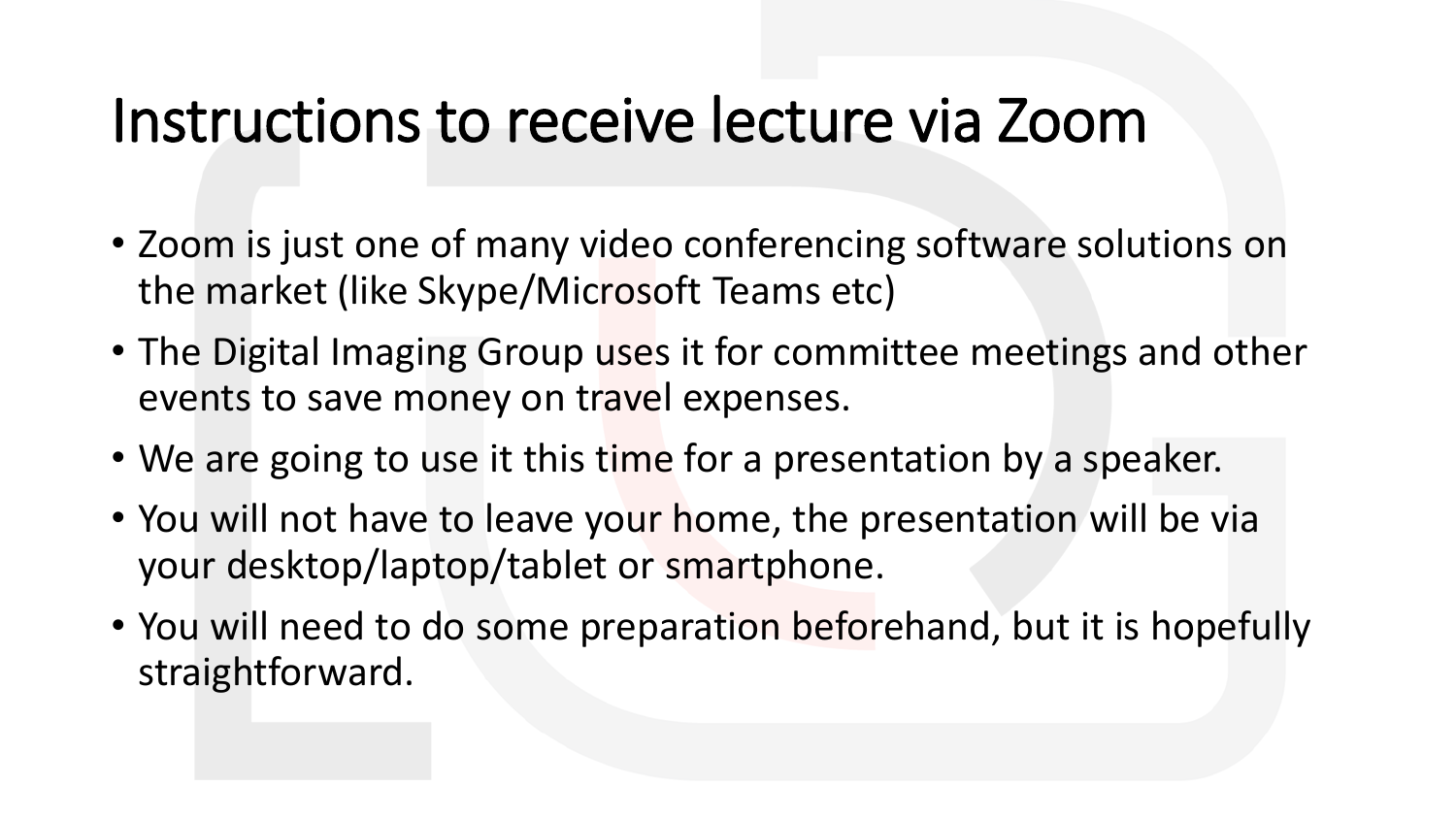#### Getting started - requirements

- You will need a device to receive the presentation on. Computer/laptop/tablet or smartphone. Obviously the bigger the screen the better your experience will be.
- A good quality broadband internet connection.
- The Zoom application to be loaded onto your device.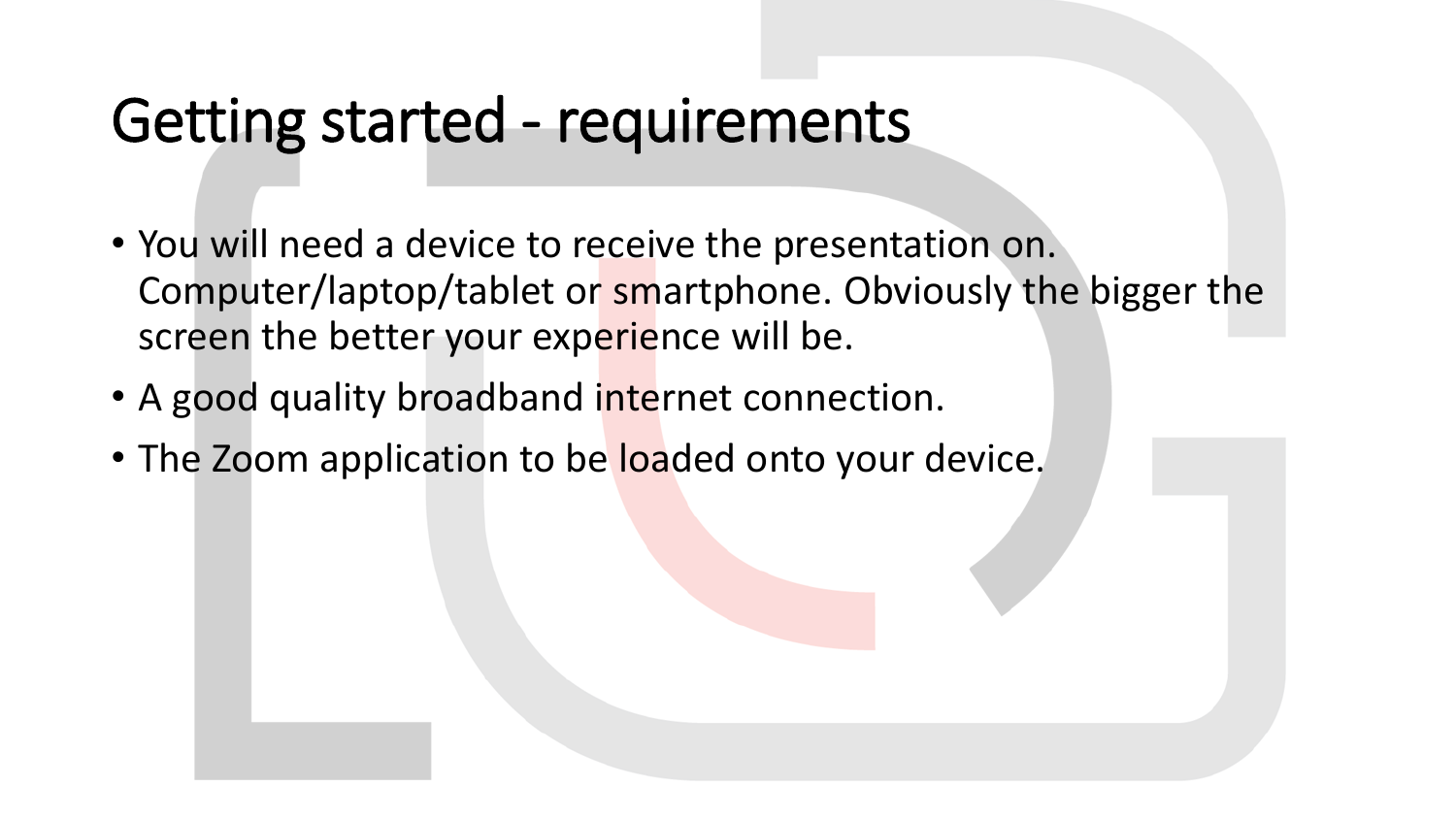## Installing the application

- In our experience, Zoom works better via the app rather than a web browser
- The Application can be found at <https://zoom.us/download> It is called Zoom client for meetings. iOS and Android apps are also available on the page.
- Note you can wait until the day of the meeting if you wish, when a meeting code will be sent to you. If you then click on the link you will be prompted to download the software then, it only takes a minute or two.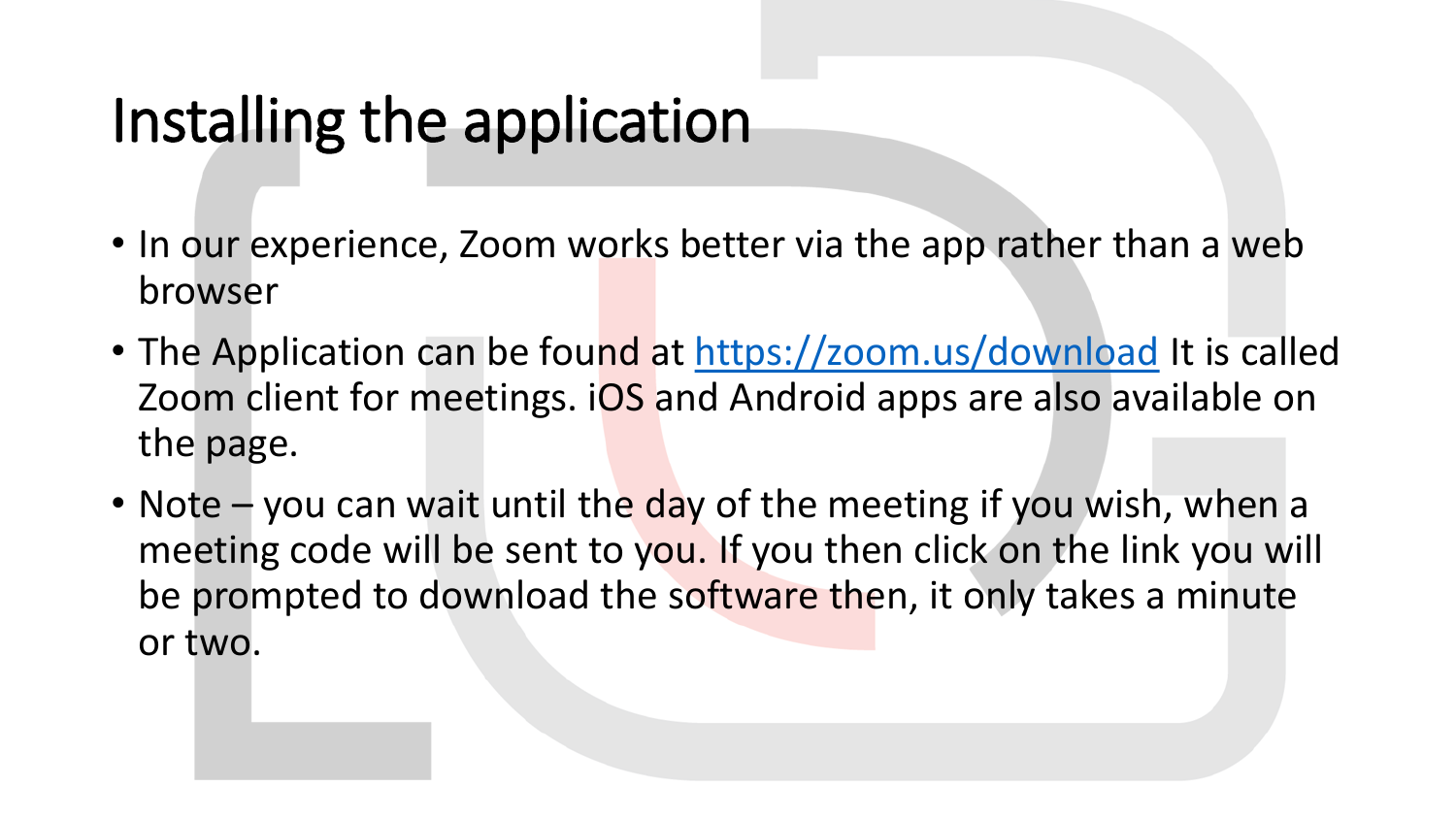# Further setup

- When joining the meeting you will be asked how the sound is to be managed. We suggest you choose "Join with computer audio"
- It will also ask you if you want to join with video. We ask that you don't do this as it makes the presentation flow better.
- Please do not activate your microphone as this causes feedback. The organiser will mute all microphones as a precaution.
- The control of sound and vision is located at the bottom of the screen in the left hand corner on desktops, but will be at the top for tablets.

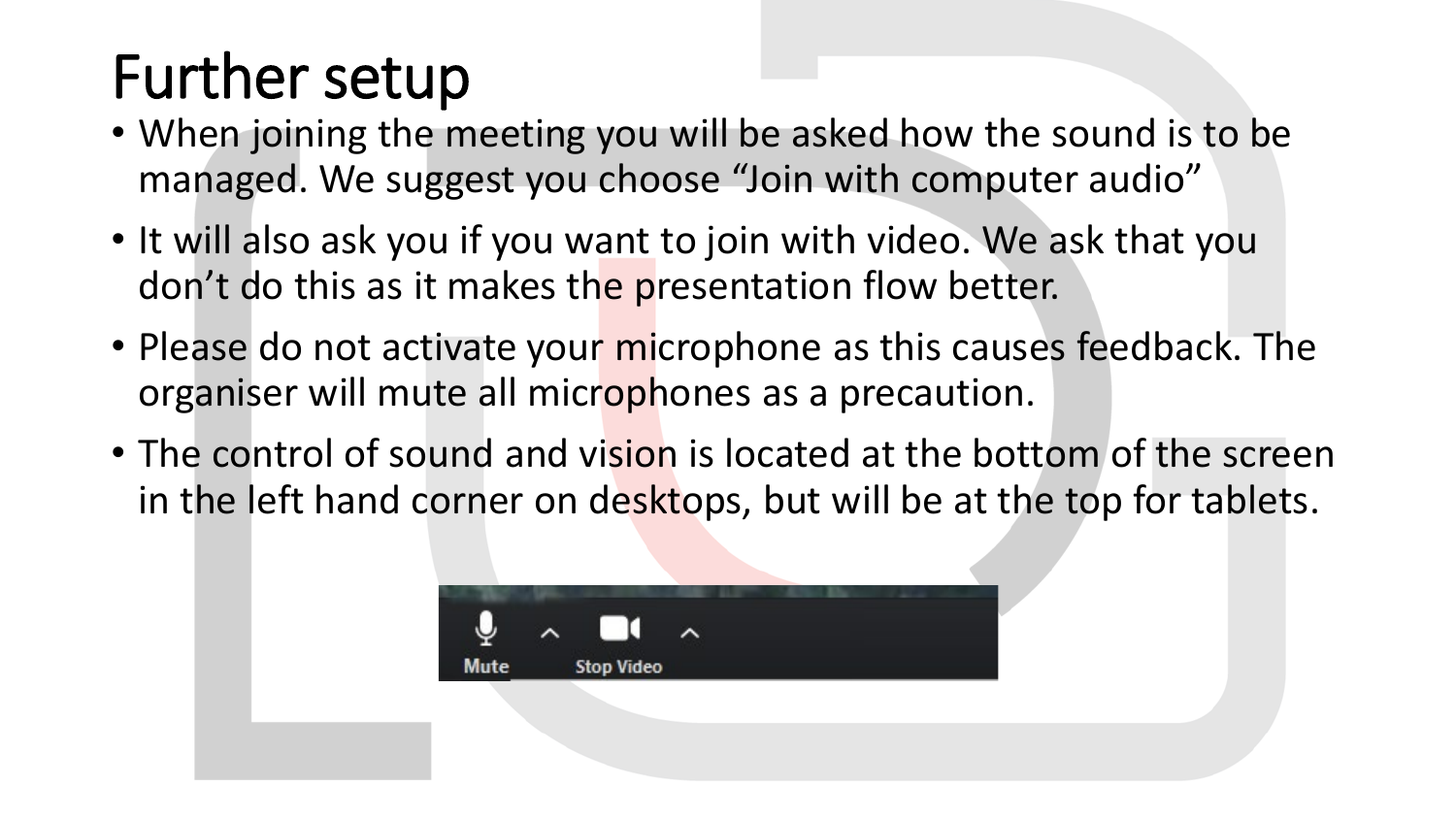- If you have joined before the start time, there will be a "holding" slide to show that you are connected. You should hear music.
- As mentioned earlier, you will not be able to speak during the presentation. Only use the chat for questions at the end please.
- If you click on the Chat button a screen will open up on the right hand side enabling you to talk to the organiser. Post your questions there, and the organiser will try and answer, or pass on the message. On a tablet it will be top right when you click on the three dots.



We will not be able to deal with any technical difficulties you may have. It is up to you to ensure your device and connection are working properly.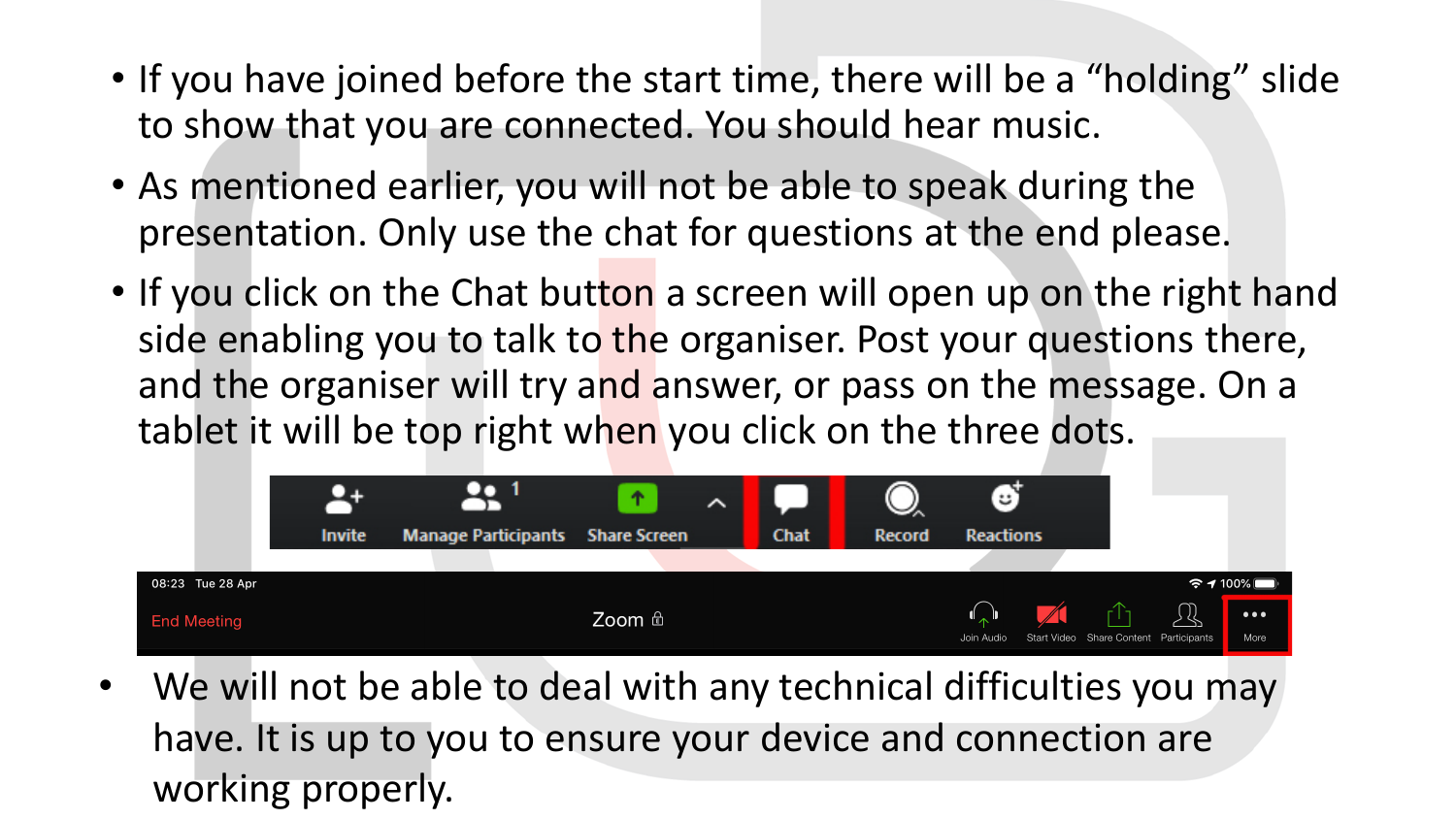## Ending the meeting

• When the meeting is finished, it will close and you will be prompted to "Leave Meeting". Click on the box to leave the meeting.